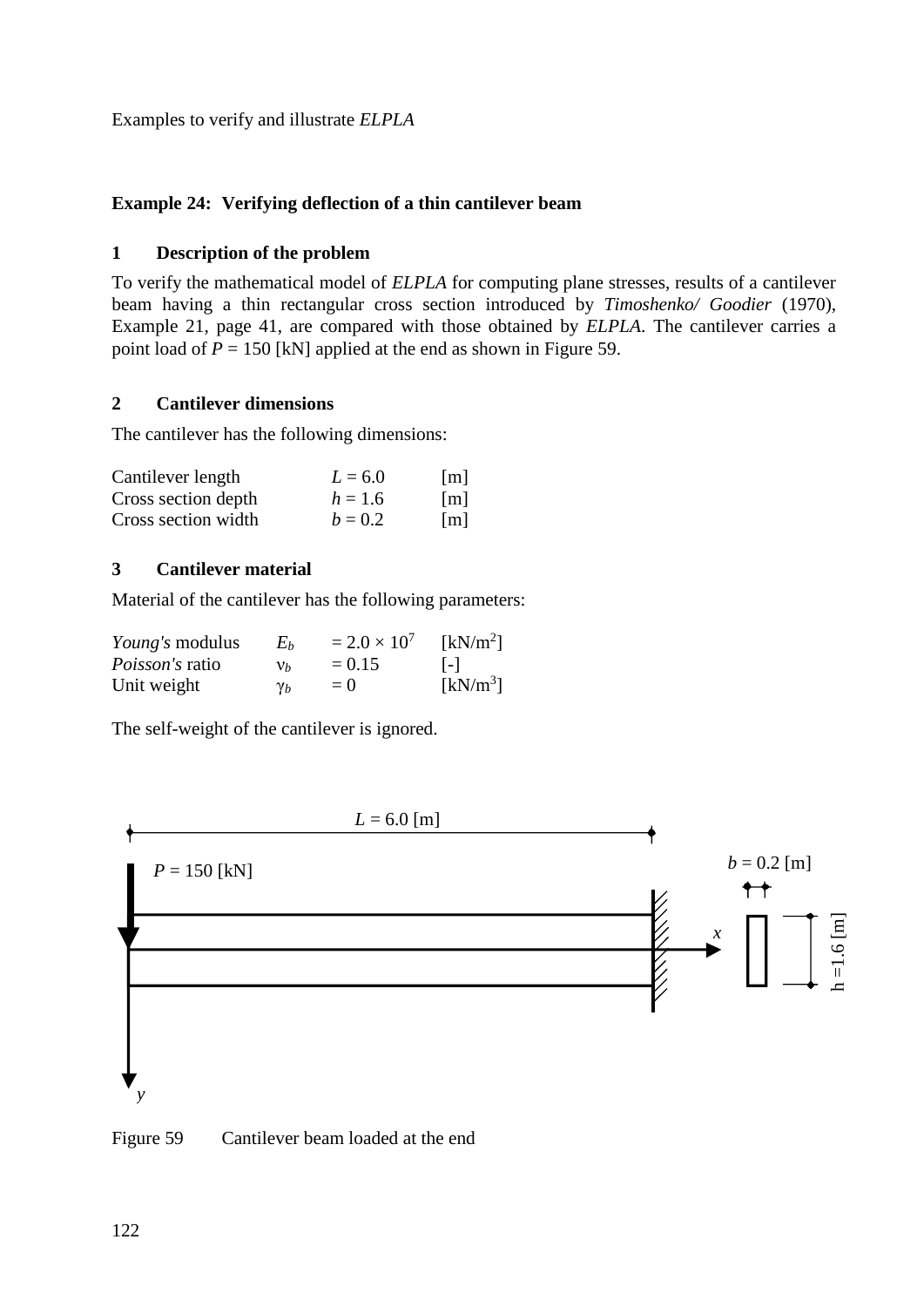#### **4 Analysis and Results**

Because the cross section of the cantilever is thin, the cantilever may be considered as a plane stress problem. According to *Timoshenko*/ *Goodier* (1970), the equation of the deflection curve is expressed as:

$$
(w)_{y=0} = \frac{Px^3}{6E_bI} - \frac{PL^2x}{2E_bI} + \frac{PL^3}{3E_bI}
$$
 (19)

where:

- *w* Vertical deflection of the centerline of the cantilever [m]
- *x* Distance of deflection from the free end [m]
- *P* End load [kN]
- $E_b$  *Young's* modulus of the cantilever material  $\text{[kN/m}^2\text{]}$
- *L* Cantilever length [m]
- *I* Moment of inertia of the cantilever cross section [m<sup>4</sup>]

Results of *ELPLA* are compared with the exact solution using Eq. 19 in [Table 34.](#page-2-0) From this table, it can be noticed that results of deflection obtained by *ELPLA* are the same as those obtained from Eq. 19. A sufficient accuracy for results obtained by *ELPLA* may be considered at mesh size of  $0.2 \times 0.2$  [m].